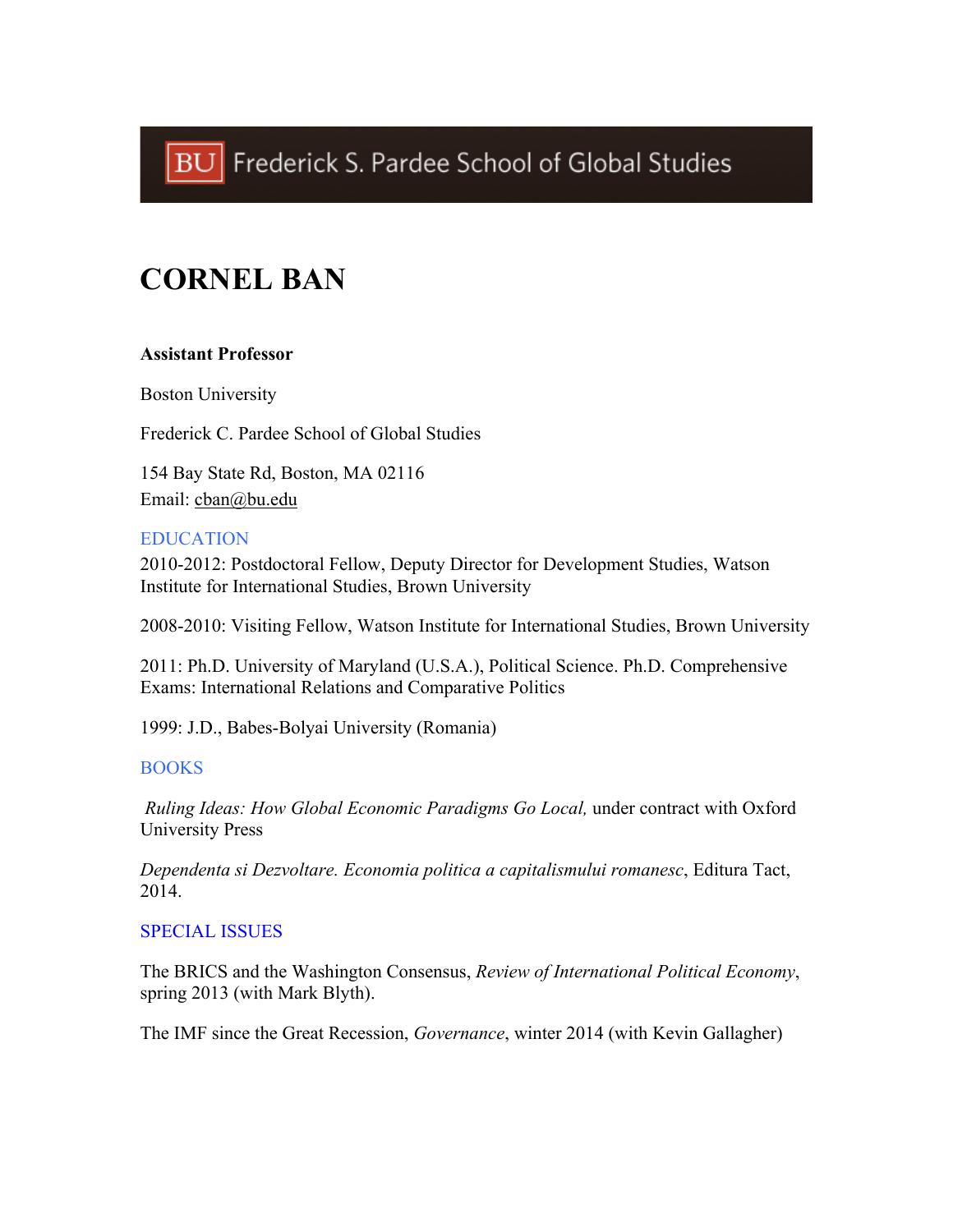#### REFEREED ARTICLES

1. "Banking on Bonds: Revisiting State-Financial Market Relations in the Eurozone," *Journal of Common Market Studies* (with Daniela Gabor), accepted with minor revisions.

2. "Austerity versus Stimulus? Explaining Change on Fiscal Policy at the International Monetary Fund since the Great Recession", *Governance* (Winter 2014).

3. "Recalibrating Policy Orthodoxy: The IMF since the Great Recession," *Governance*, winter 2014, (with Kevin Gallagher).

4. "Brazil's Liberal Neo-Developmentalism: Edited Orthodoxy or New Policy Paradigm?" *Review of International Political Economy* (Spring 2013).

5. "Sovereign Debt, Austerity and Regime Change: The Case of Nicolae Ceausescu's Romania," *East European Politics and Societies* (Winter 2012).

6. "Heinrich von Stackelberg and the Diffusion of Ordoliberal Economics in Franco's Spain," *History of Economic Ideas* (Winter 2012).

7. "Economic Transnationalism and its Ambiguities: Romanian Migration to Italy", *International Migration* (Fall 2012).

## EDITORIAL REVIEW ARTICLES

"Reframing the Postcommunist Political Economy: The Diffusion of Class Analysis in Romania," forthcoming in *East European Politics and Societies.*

"The BRICS and the Washington Consensus," *Review of International Political Economy*, spring 2013 (with Mark Blyth).

## ARTICLES UNDER REVIEW

"From Cocktail to Dependence: The Changing Political Economy of Romanian Capitalism," revise and resubmit, *Europe-Asia Studies*.

"The Affluence of Ideas: How Neoliberal Ideas Prevailed in the Postcommunist Transition," submitted to *Journal of European Public Policy*.

## ARTICLES PREPARED FOR SUBMISSION

"The Technocracy of Austerity: The IMF and the ECB during the European Debt Crisis," prepared for *International Studies Quarterly.*

"Casting Light? Professional Expertise and the Politics of Shadow Banking Regulation" prepared for *Review of International Political Economy.*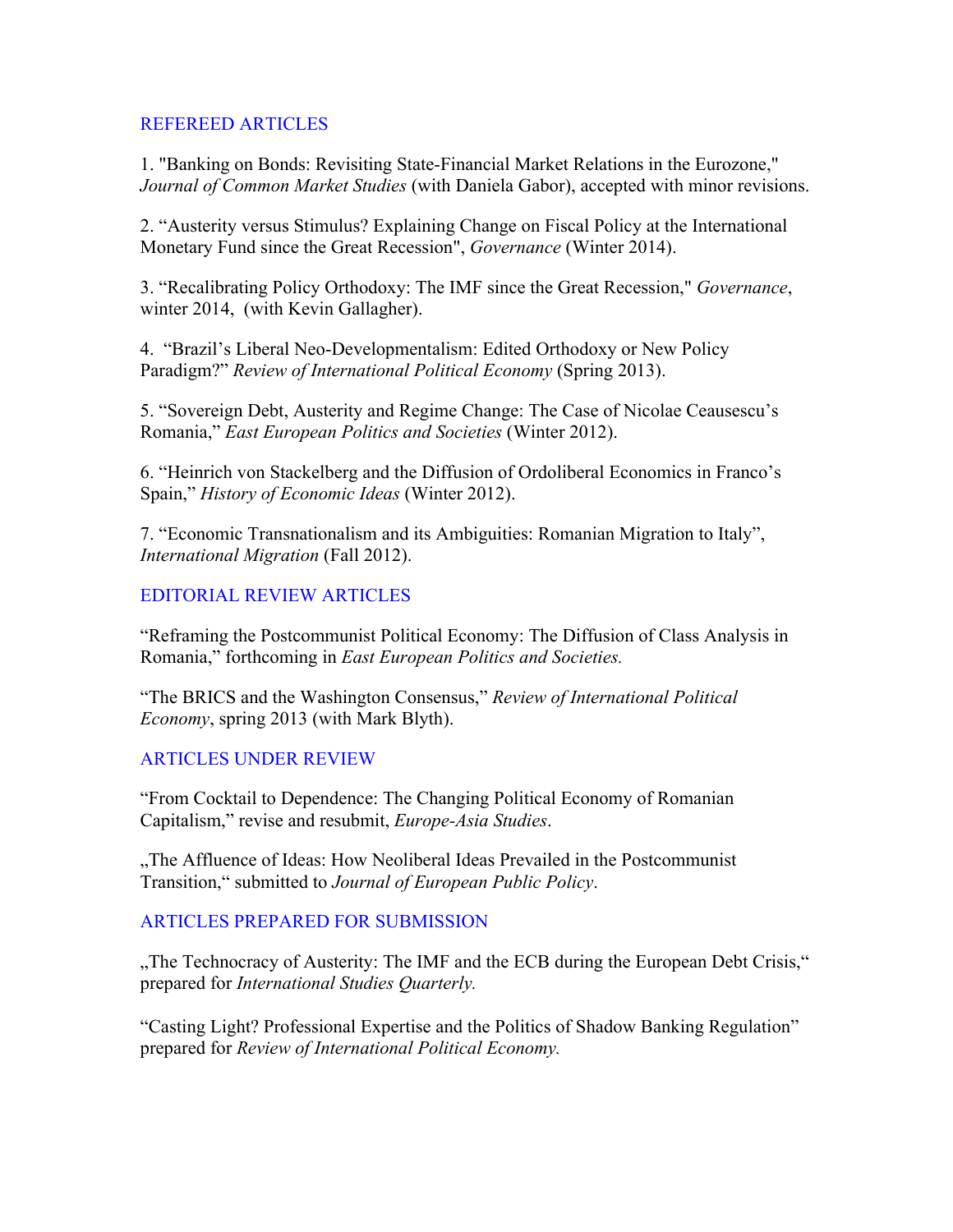#### SPECIAL ISSUE PROPOSALS UNDER REVIEW

"Negotiating Systemic Risk: The Political Economy of Shadow Banking Regulation," submitted to *Review of International Political Economy* (with Daniela Gabor).

#### BOOK CHAPTERS

(2015) *"From Designers to Doctrinaires: Staff Research and Fiscal Policy Change at the IMF,"* in *Research on the Sociology of Organizations*, Emerald Books, edited by Glenn Morgan, Sigrid Quack, and Paul Hirsch.

(2012) "Was 1989 the End of Social Democracy?" in Vladimir Tismaneanu and Bogdan Iacob, eds., The End and the Beginning. The Revolutions of 1989 and the Resurgence of History, Central European University Press.

(2005) "The Rule of Law and the European Human Rights Regime", in Hoffmann, Matthew and Alice Ba eds., Coherence and Contestation: Contending Perspectives on Global Governance. London: Routledge (with Leslie F. Goldstein).

## BOOK REVIEWS

(2014) *Capital, Coercion, and Postcommunist States*, by Gerald M. Easter, Cornell University Press, 2012, for *Social Forces.*

(2011) *The Civic Foundations of Fascism in Europe. Italy, Spain and Romania*, 1870- 1945, by David Riley, Baltimore: The John Hopkins University Press, for *Review of Politics*.

(2008) *The Political Economy of Fiscal Reform in Central-Eastern Europe*. Hungary, Poland and the Czech Republic from 1989 to EU Accession, Northampton: Edward Elgar, for *Political Studies Review.*

(2008) *Towards the Completion of Europe. Analysis and Perspectives of the New European Union Enlargement*, edited by Joaquin Roy and Roberto Dominguez (Miami: University of Miami Press, 2006, for Journal of Common Market Studies.

(2006) *EU, NATO and the Integration of Europe. Rules and Rhetoric*. Cambridge: Cambridge University Press, 2003, by Frank Schimmelfennig, in *Journal of South Eastern Europe*, issue 31/32.

## MASS MEDIA

"Austerity vs. Democracy: Europe Crosses the Rubicon," *Foreign Affairs*, January 29,2015 (with Mark Blyth)

"The IMF's Perestroika Moment" *Washington Post*-Monkey Cage, December 17, 2014 (with Kevin Gallagher)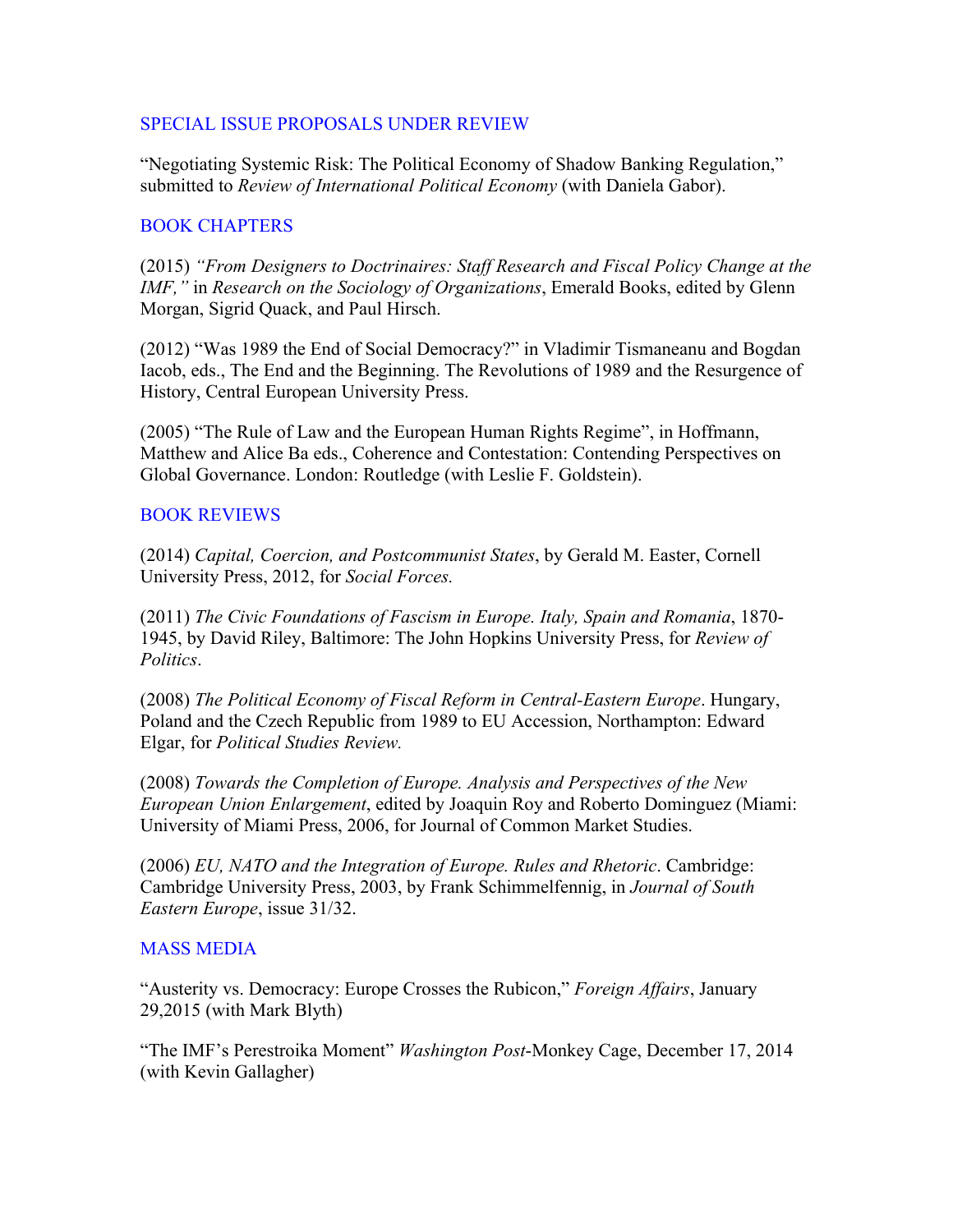"What we fail to talk about when we talk about the Reinhart-Rogoff Austerity Debacle," Boston NPR-Cognoscenti, June 19, 2013 (with Oddny Helgadottir)

"EU Austerity Measures: Why the Nobel Prize Matters," Boston NPR-Cognoscenti, October 18, 2012 (with Vivien Schmidt)

## AWARDS

2013-2016: The Pratt Career Development Professorship, Boston University.

2010: Outstanding Advisor Award, Brown University.

#### RESEARCH GRANTS

#### *Internal grants*

2012: Center for Law, Finance and Policy at Boston University, international workshop on the IMF and the Great Recession.

2013: Center for Law, Finance and Policy at Boston University, international workshop on shadow banking and systemic risk,

#### *External grants*

"ENLIGHTEN 2015-2018: European Legitimacy in Governing through Hard Times: The Role of European Networks," European Commission

#### WORKSHOP CONVENER

(2014) "Shadow Banking and Systemic Risk in Global Finance," Boston University, September 4.

(2013) "The IMF during the Great Recession," Boston University, April 9-10.

(2010) "Dreaming with the BRICs? Neoliberal Ideas and Policy Change Outside the Core," The Watson Institute for International Studies, Brown University, October 4.

#### CONFERENCE PANEL CONVENER

"Understanding The Troika: The Changing Macroeconomic Consensus In Europe Since The Crisis" International Studies Association Convention, New Orleans, 19-22 February 2015.

"The Crisis Of Central And Eastern European Capitalism(s)" International Studies Association Convention, New Orleans, 19-22 February 2015.

"The Tale of Two Troikas: International Organizations and Austerity in Southern and Eastern Europe," Council for European Studies, 2015.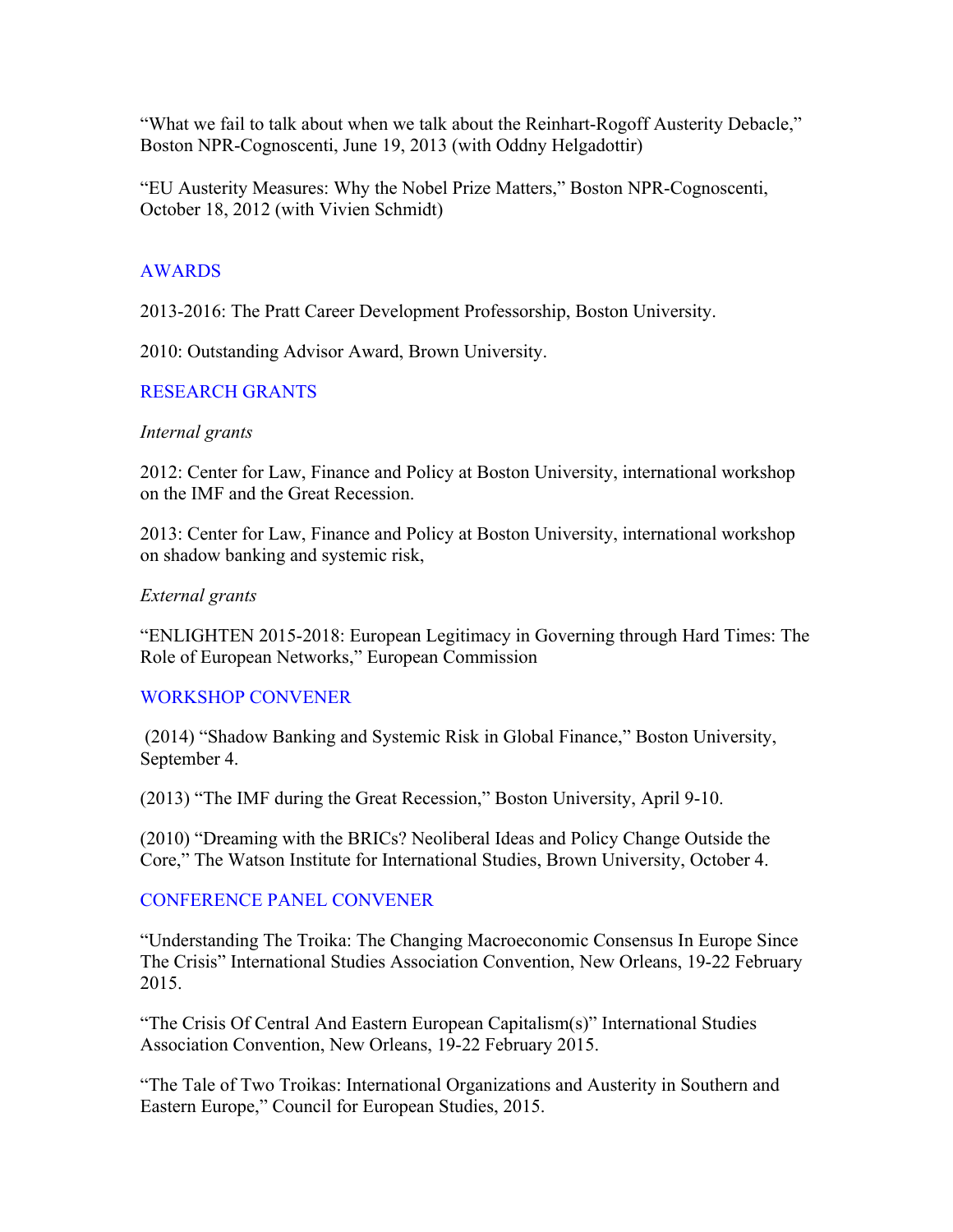"The Crisis of Central and Eastern European Capitalism(s)," International Studies Association, 2015.

"Understanding the Troika: The Changing Macroeconomic Consensus in Europe since the Crisis" International Studies Association, 2015.

# KEYNOTE SPEAKER

(2012) "The Unfinished Business of Transition: Democratization, the EU and the European Crisis," HISTOREIN-Goethe Institute, Athens, Greece, December 14-16.

## GUEST SPEAKER

(2015) "The Political and Economic Implications for

(2014) "25 Years After 1989: Do East European Live Better?" Center for the Study of Europe, Boston University, December 6.

(2014) "Comparing Fiscal Policy at the IMF and the ECB," Political Science Department, University of Massachussets at Amherst, December 4.

(2013) "Regional Differences in International Economic Policy Training," International Monetary Fund, Institute for Capacity Development, November 11.

(2013) "The International Political Economy of Social Democracy," Ebert Stiftung Romania, Sibiu, July 20-21.

(2013) "Fiscal Policy in Financialized Times: Investor Loyalty, Financialization and the Varieties of Capitalism: Center for Law, Policy and Finance, Boston University, February 4.

(2012) "Escaping the Mid Level Manufacturing Trap: Reinventing Romania's Pre-Lehman Development Model," Aspen Institute, Bucharest, November 8-9.

(2012) "Development Banks and Unemployment Policy in the Europe," Harvard Law School, April 12.

(2012) "Can Greece Be Argentina? Comparative Crisis Economics and the Political Economy of the European Sovereign Debt Crisis," Brown University, April 25.

(2012) "After the Crisis: What Development Options for Romania?" Department of Political Science and Administration, Babes-Bolyai University, Cluj, Romania, February 15.

(2011) "Ordoliberal Economics Across Borders: German Economists and Postwar Spain," University of Massachusetts at Amherst, October 14, 2011.

(2011) "When Orthodoxies Don't Change: Economic Paradigm Maintenance in the Eurozone," Foreign Policy Association 2011 "Great Decisions" Series, Newport, Rhode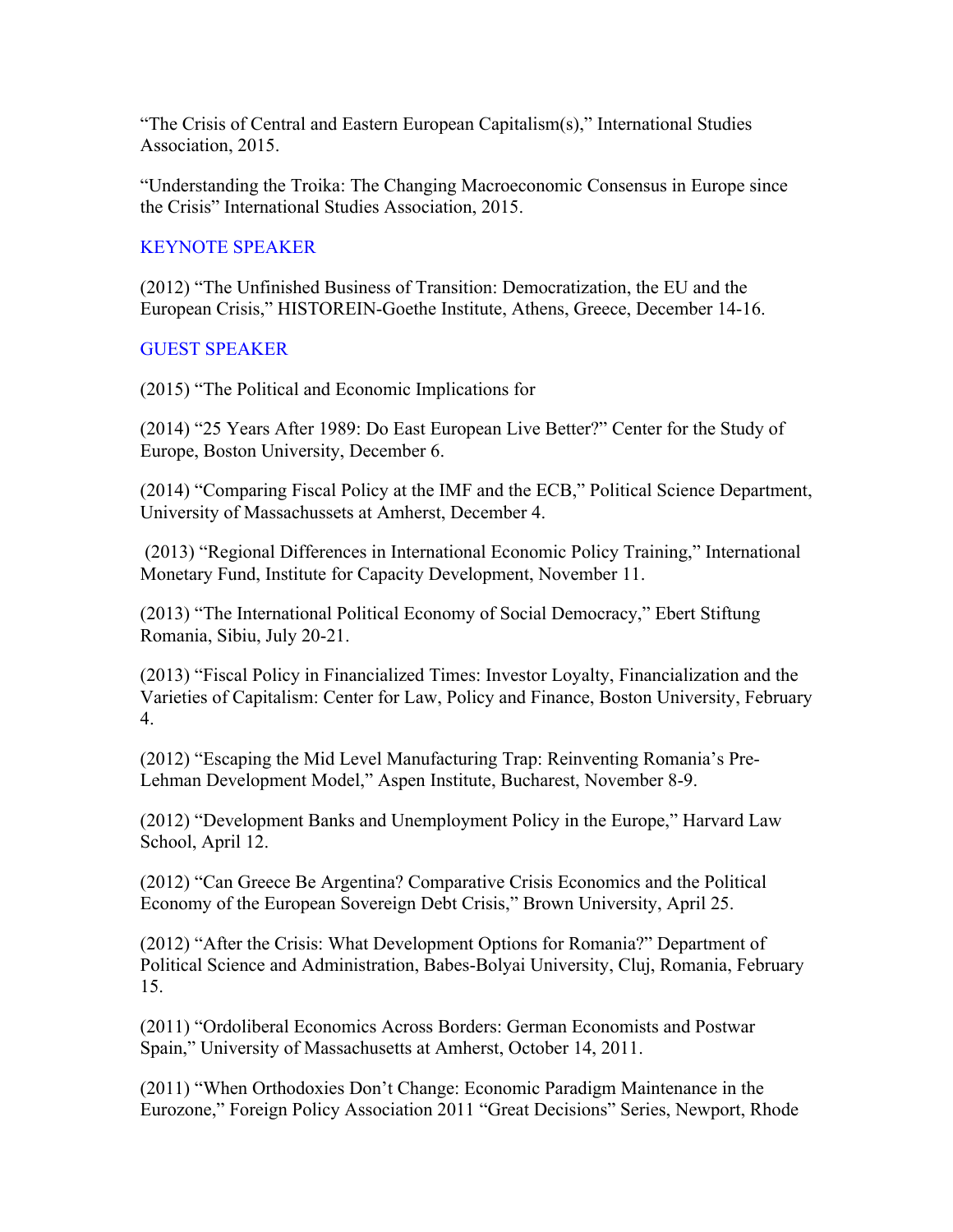Island, March 29.

(2010) "Labor Force Migration and Third World Development," Lund University, Sweden, June 10.

(2010) "Beyond Empire: Neoliberalism in Translation," Brown University, May 4.

(2010) "Procrustes's Bed: Varieties of Capitalism in Eastern Europe," Babes-Bolyai University, Cluj, Romania, November 26.

(2009) "Reframing the Social Critique of Economic Transition Paradigms," University of Bucharest, Romania, January 11.

(2008) "Diffusion or Translation? Labor Market and Tax Reforms in Southern and Eastern Europe," The Watson Institute for International Studies, Brown University, February 9.

(2007) "Measuring the Diffusion of Economic Ideas: Spain and Romania in Comparative Perspective," University of Massachusetts at Amherst, March 9.

(2004) "Transnational Jurisprudence Regimes: The Case of the European Convention of Human Rights," University of Delaware, The Global Governance Program.

## CONFERENCE AND WORKSHOP PAPERS

(2015) "The Tale of Two Peripheries: Spain and Romania in the European Economic Crisis," workshop on the political economy of European peripheries, University of Colorado, Denver, February 11.

(2015) "Ideas and Power in International Organizations: Reading the European Crisis With a New Methodological Approach" paper presented at International Studies Association Convention, New Orleans, February 20-23.

(2014) "The Politics of Expertise at the European Central Bank During the Great Recession," workshop on central banking at Political Science Department, McGill University, November 25-26.

(2014) "Methodological Innovations in the Study of International Economic Organizations," workshop on the IMF and Europe, Warwick University, October 14.

(2014) "Tax Competition and Democracy in Europe: Is There a Goldilocks Zone?" workshop on Europe, crisis and democracy, Universite Libre de Bruxelles, September 4- 5.

(2014) "Recalibrating Neoliberalism in the Lab: Networking Expertise at the ECB and the IMF," APSA, August 30.

(2014) "Using Quantitative Methods to Study International Organizations," workshop on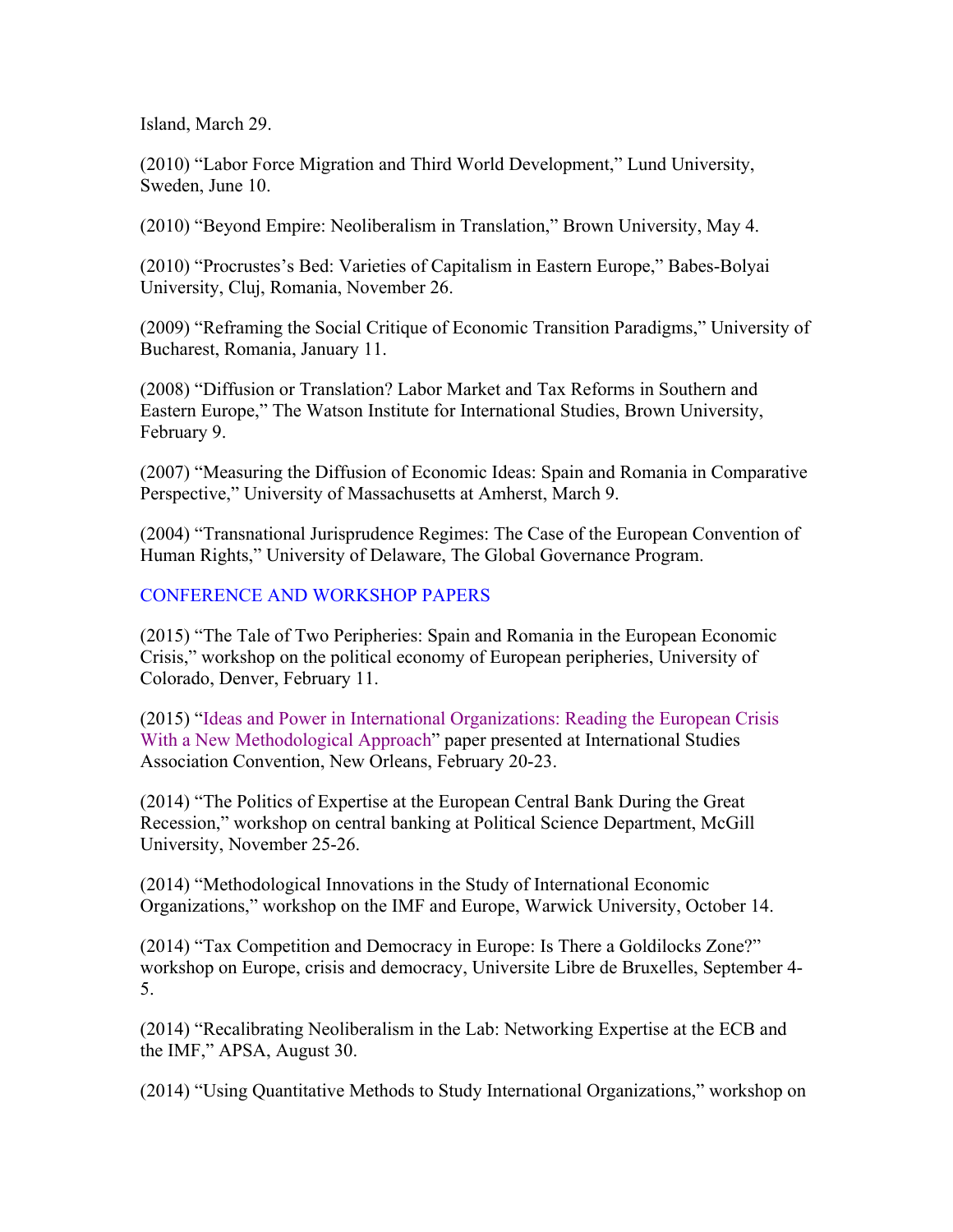power and ideas, Copenhagen Business School, June 6-7.

(2014) "Revisiting the Foundations of the Dependent Market Economy," Council for European Studies Convention, March 13-16.

(2014) "Financialization and Austerity during the Great Recession," Council for European Studies Convention, March 13-16.

(2013) "Revisiting Linz and Stepan: A New Look at Spanish and Romanian Transitions to Democracy." at *Reexamining Democratic Transitions in Times of Crisis*, Freie Universität and Center for European and Mediterranean Studies, NYU Berlin, Berlin, November 24.

(2013) "Grappling with Inequalities after State Socialism: the Curious Fate of Class Analysis in Eastern Europe," ASEEES 45th Annual Convention, Boston, MA, from November 21-24.

(2013) "Ruling Ideas: How Economic Ideas Go Local," workshop on expertise in international organizations, Copenhagen Business School (Political Science), October 17- 18.

(2013) "Transnational Policy Elite Networks and the Eurozone Crisis." Copenhagen Business School Workshop on Multipolar Learning, August 22-23.

(2013) "Between Paradigm Shift and Paradigm Maintenance: Fiscal Policy Research and Practice in the IMF during the Great Recession." Paper presented at the workshop on IMF During the Great Recession: What Changed, What Didn't and Why, Center for Law, Policy and Finance, Boston University, April 8.

(2012) "The Neo-Developmentalist Contours of Brazilian Leadership in Latin America," European Commission GREEN Project, FLACSO, Buenos Aires, Argentina, May 22.

(2012) "The Other Convergence: Transnationalized Banks, Constrained Sovereign and the Engines of Austerity Policy," Bristol Business School, UK.

(2012) "Streamlining European Financial Systems: Pumping Austerity Through the Financial Channel," The Watson Institute for International Studies, Brown University, April 17.

(2012) "Translating Neoclassical Economics in Transition Contexts: the IMF and its Networks in Spain and Romania," European Commission GREEN Conference series, Boston University, March 5.

(2011) "State Elites and the Transnational Spread of Orthodox Economics: Spain and Romania in Comparative Perspective," Alliance for Governance Research and Analysis Conference, University of Oslo.

(2011) "Economic Ideas Across Nations: Revisiting the Scholarly Status Quo on the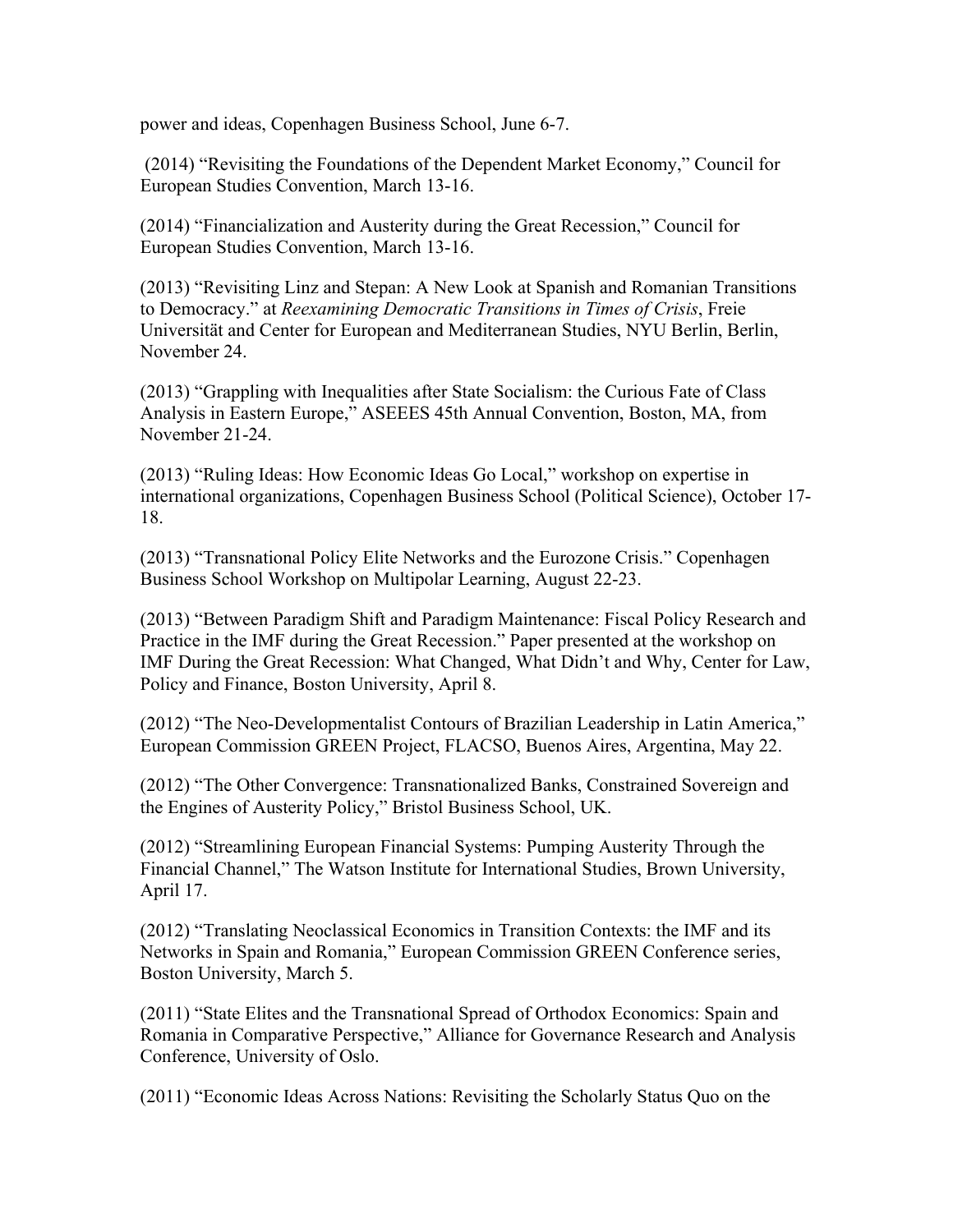Diffusion of Keynesianism and Neoliberalism." Poster presentation for the American Political Science Association, Annual Meeting, Seattle.

(2010) "Translation, not Diffusion: STS and Constructivist Political Economy," paper presented for the workshop Knowledge Networks and Policy Communities in the Global Political Economy, Alliance for Governance Research and Analysis (AGORA), The Watson Institute for International Studies, Brown University, June 10-11.

(2009) "How Ideas Matter: The Neoclassical Synthesis, Economists and Normpolitik in Spain's Economic Transition." Paper presented at the American Political Science Association, Annual Meeting, Toronto.

(2009) "Between Market Radicalism and Policy Palimpsest: Tax and Welfare Reforms in the New EU Member States." Paper accepted at the American Political Science Association, Annual Meeting, Toronto.

(2007) "The New Boundaries of Disembedded Liberalism: Varieties of Capitalism in EU- 27." paper presented at the International Studies Association, Annual Meeting, Chicago, February 28-March 3.

(2007) "Democracy by Coercion? EU Enlargement and Political Liberalization in Romania." paper presented at the International Studies Association, Annual Meeting, Chicago, February 28-March 3.

(2006) "Social Europe Meets Trojan Horse? European Social Models and EU Enlargement." Council of European Studies Conference, Chicago, April.

(2006) "Ambiguities of Europeanization: EU Enlargement and Domestic Protest in the New EU Member States." International Studies Association, San Diego, April.

(2005) "The European Human Rights Regime: A Cross-National Comparison of Rule Adoption." Paper presented at the International Studies Association Conference, Hawaii, March 1-5.

(2005) "Transnational Labor Recruitment Networks: The Case of Romanian Construction Workers in Italy." Paper presented at the European Consortium for Political Research Conference, Istanbul, (July 12-15).

(2005) "Scrapping the Communist Past: Norm Contention in Romanian and Hungarian Communist Successor Parties," European Consortium for Political Research Conference, Budapest, Hungary, September 7-9.

(2005) "Greening the Postcommunist Field: Evidence from anti-Gold Mining Activism in Romania," European Consortium for Political Research Annual Meeting, Budapest, Hungary, September 7-9.

(2004) "United States and Southeastern Europe: A Stable Partnership?" Paper presented at the 6th Annual Kokkalis, Graduate Student Conference, Harvard University, February.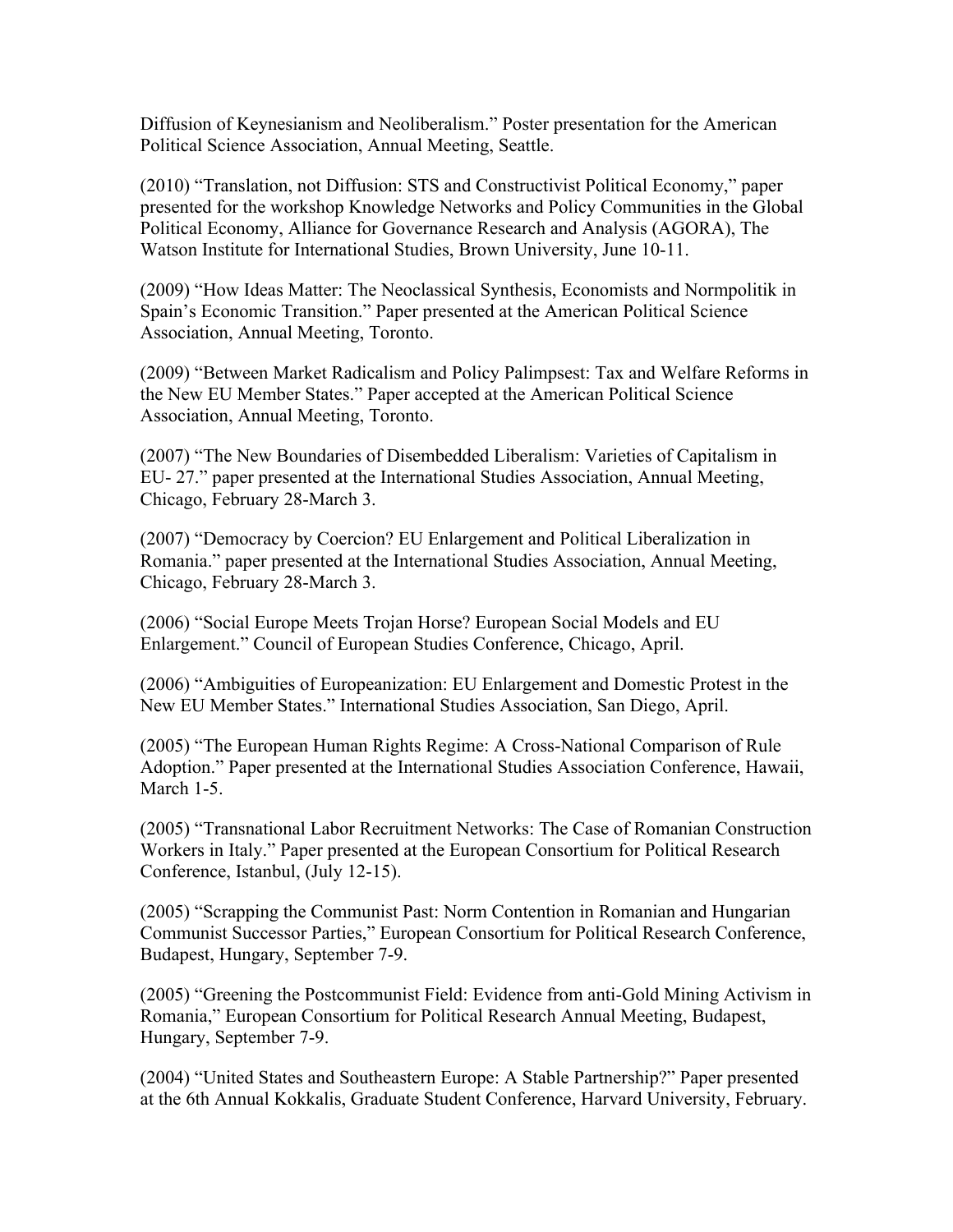(2004) "Social Democratization Through Europeanization? The Case of the Romanian and Bulgarian Communist Successor Parties." Paper presented at the European Consortium for Political Research Meeting , Bologna, Italy, July 8-12.

(2002) "Legal Activism in the WTO: The Case of Amicus Curiae Briefs in the WTO's Dispute Settlement System." Paper presented at the Southern Political Science Association Annual Meeting, Savannah, GA, November 4-6.

(2002) "International Conditionality in a Human Rights Regime: The European Court of Human Rights." Paper presented at the Law and Society Annual Meeting, Vancouver, Canada, June 4-6.

## REVIEWER

## *Journals*

World Politics, Socio-Economic Review, Studies in Comparative International Development, Journal of Politics, Review of International Political Economy, Global Policy, International Studies Review, New Political Economy, International Political Sociology, Journal of International Relations and Development, Governance, Critical Historical Studies, Sociologie Romaneasca

*Academic Presses*

University of Chicago Press

PRINCIPAL INVESTIGATOR

AT&T Media Project, The Watson Institute, Brown University, September 2011-July 2012.

## TEACHING INTERESTS

*Issues:* International economic institutions, finance and development, the political economy of financial crises, the BRICS and global governance, research design.

## **CLASSES**

*Fall 2012*

CASIR 592 Economic Development and International Organizations

*Spring 2013*

CASIR 592 Economic Development and International Organizations

CASIR 759 International Finance and Development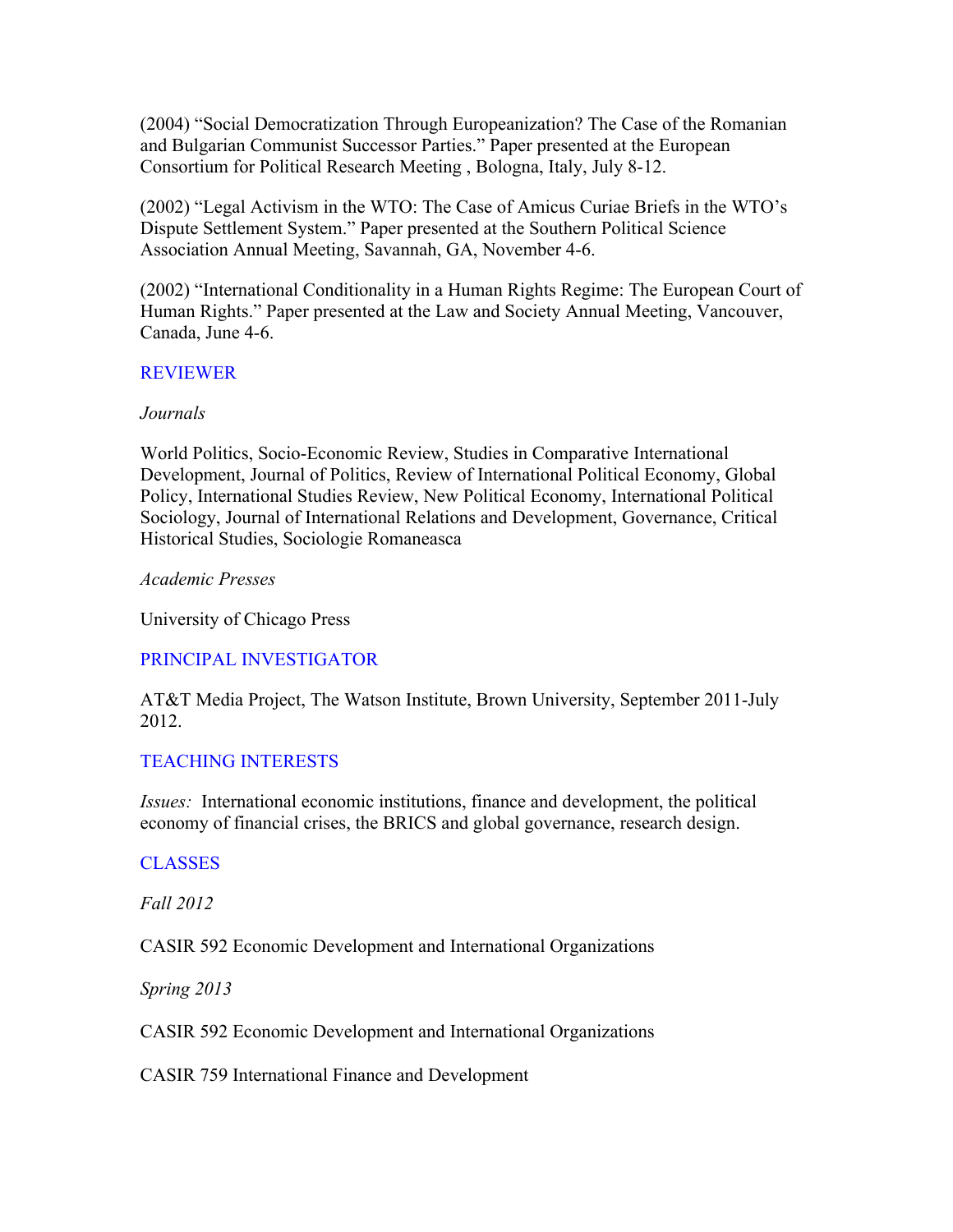## *Fall 2013*

GRS GE798 Global Development Capstone Seminar

CASIR 592 Economic Development and International Organizations

*Spring 2014*

GRS IR702 Research Methods in International Relations (spring 2014)

CASIR 759 International Finance and Development

*Fall 2014*

CASIR322 The Politics of International Financial Crises (fall 2014)

CASIR500 The BRICS and Global Economic Governance (fall 2014)

# *Teaching abroad*

Switzerland, Boston University Geneva Program, May-July 2013

## **MISCELLANEOUS**

Discussant, "The Crisis Of Central And Eastern European Capitalism(s)" International Studies Association Convention, New Orleans, 19-22 February 2015.

Discussant, Making Families: The Political Economy Of Reproduction And Adoption, International Studies Association Convention, New Orleans, 19-22 February 2015.

Discussant, Networking Europe and the IMF Workshop, University of Warwick, October 9-10, 2014-10-10

Discussant, International Studies Association, Washington DC, April 26-27, 2014

Discussant, Council for European Studies, Washington DC, March 13-16, 2014

Discussant, Copenhagen Business School PIPES program, October 16, 2014

Discussant, Copenhagen Business School PIPES program, August 24, 2014

Discussant, Boston University International Relations Graduate Conference, March 6, 2013

Discussant for the Alliance for Governance Research and Analysis Workshop, NUPI Oslo, August 31-September 1, 2011